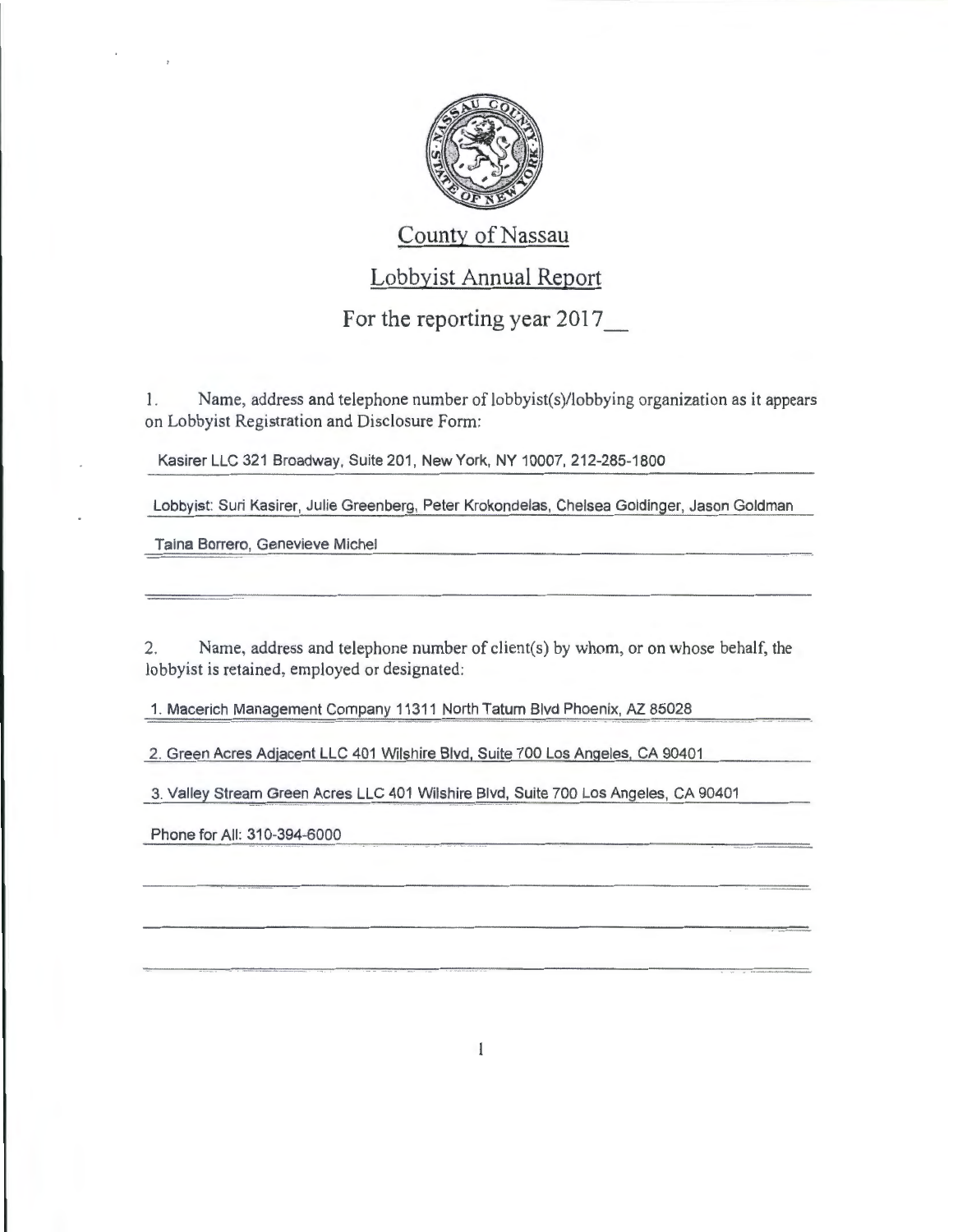3. A description of the subject or subjects on which each lobbyist retained, employed or designated by such client has lobbied:

Real Estate Issues, on behalf of Macerich Management Company, Green Acres Adjacent LLC, and

| Valley Stream Green Acres LLC                                                    |  |  |
|----------------------------------------------------------------------------------|--|--|
|                                                                                  |  |  |
|                                                                                  |  |  |
|                                                                                  |  |  |
|                                                                                  |  |  |
|                                                                                  |  |  |
|                                                                                  |  |  |
|                                                                                  |  |  |
|                                                                                  |  |  |
|                                                                                  |  |  |
|                                                                                  |  |  |
| Names of the persons and agencies before which such lobbyist has lobbied:<br>4.  |  |  |
| Nassau County Executive, Nassau County Legislature, Nassau County Comptroller,   |  |  |
| Nassau County Police Department, Hempstead Town Board, Hempstead Town Supervisor |  |  |
| Valley Stream Mayor                                                              |  |  |

5. List below amounts for any compensation paid or owed to the lobbyist during the prior year for the purposes of lobbying. Such amounts shall be detailed as to amount, to whom paid and for what purpose.

| Amount   | Details                       |
|----------|-------------------------------|
| \$27,000 | Green Acres Adjacent LLC      |
| \$27,000 | Valley Stream Green Acres LLC |
| \$12.00  | Macerich Management Company   |
|          |                               |
|          |                               |
|          |                               |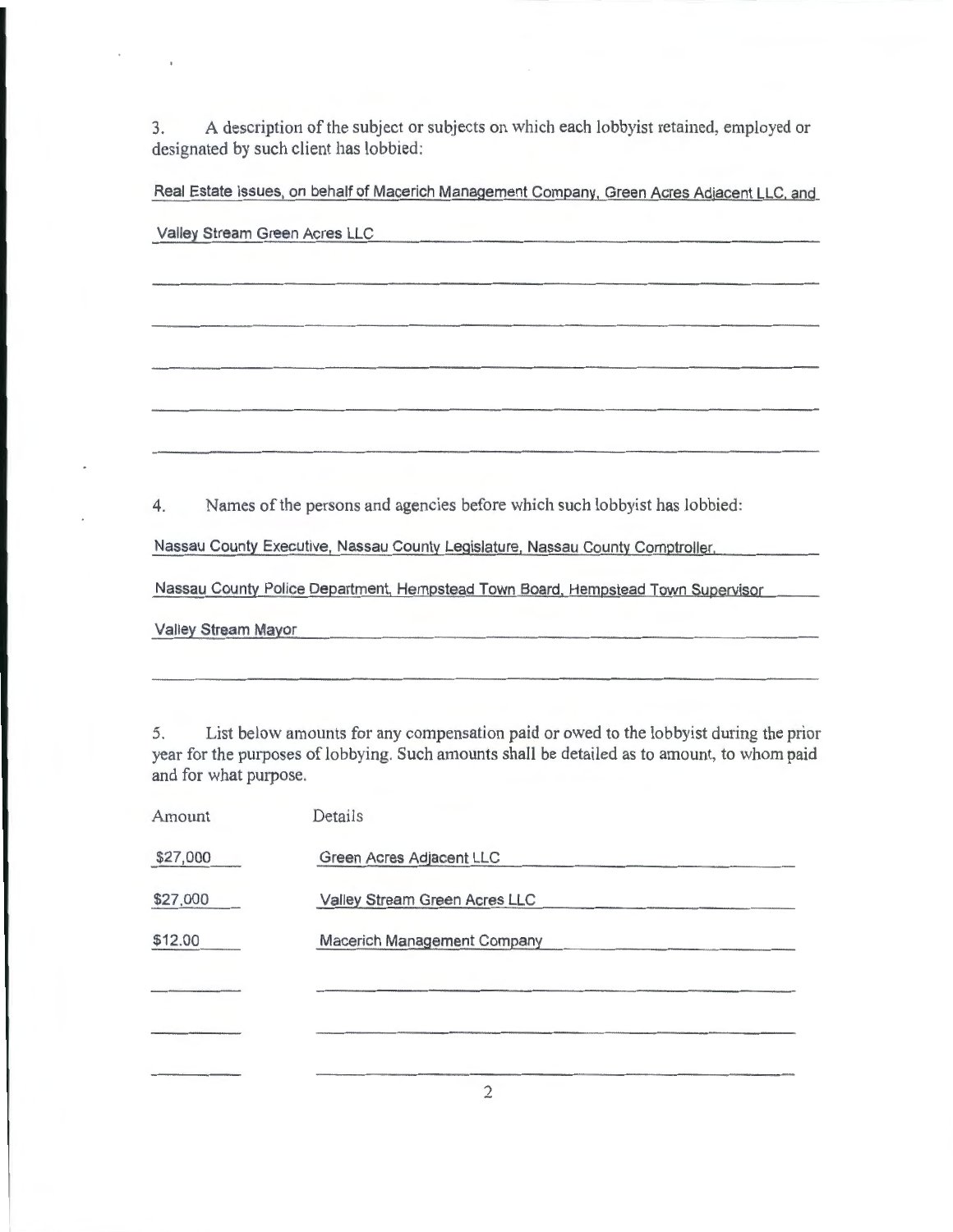|                                                                                           | contract the contract to contract the property of the contract of the contract of the contract of the |
|-------------------------------------------------------------------------------------------|-------------------------------------------------------------------------------------------------------|
|                                                                                           |                                                                                                       |
|                                                                                           |                                                                                                       |
|                                                                                           |                                                                                                       |
|                                                                                           |                                                                                                       |
|                                                                                           |                                                                                                       |
|                                                                                           |                                                                                                       |
|                                                                                           |                                                                                                       |
|                                                                                           |                                                                                                       |
| A statement of the company of the company of the company of the company of the company of | and attack to extra an announced in the contents of                                                   |
|                                                                                           |                                                                                                       |
|                                                                                           |                                                                                                       |

 $\mathcal{F}^{\text{max}}_{\text{max}}$ 

6. List below the cumulative total amounts earned for lobbying throughout the year: \$54,012.00

| 7.<br>List below the expenses incurred or expensed by lobbyist for the purpose of lobbying: |         |  |
|---------------------------------------------------------------------------------------------|---------|--|
| Amount                                                                                      | Details |  |
| \$0.00                                                                                      | N/A     |  |
|                                                                                             |         |  |
|                                                                                             |         |  |
|                                                                                             |         |  |
|                                                                                             |         |  |
|                                                                                             |         |  |
|                                                                                             |         |  |
|                                                                                             |         |  |
|                                                                                             |         |  |
|                                                                                             |         |  |
|                                                                                             |         |  |
|                                                                                             |         |  |
|                                                                                             |         |  |